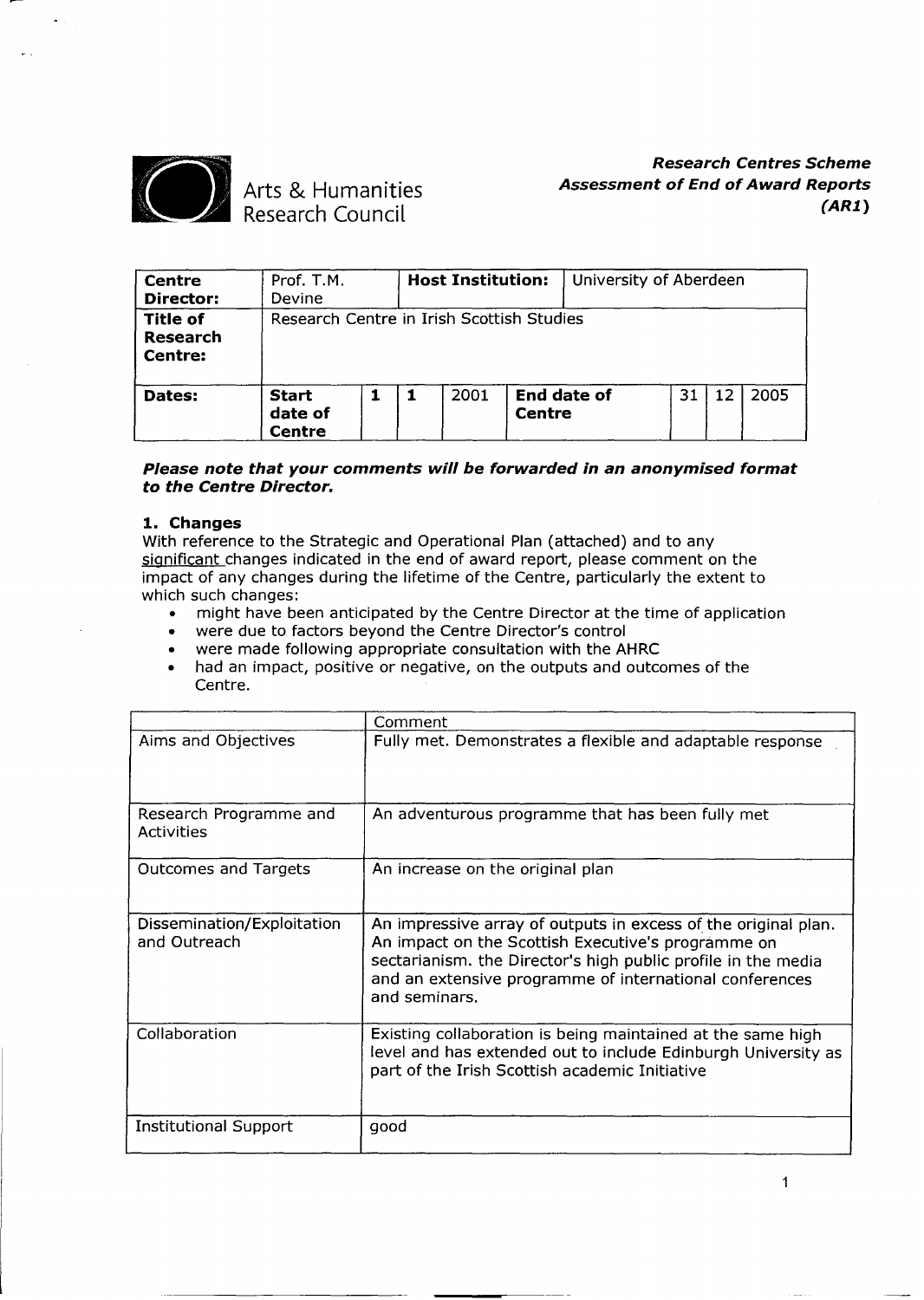| People | Staff at the Centre have a very high standing in the<br>international scholarly community |
|--------|-------------------------------------------------------------------------------------------|

 $\bar{z}$ 

 $\mathcal{A}$ 

 $\ddot{\phantom{a}}$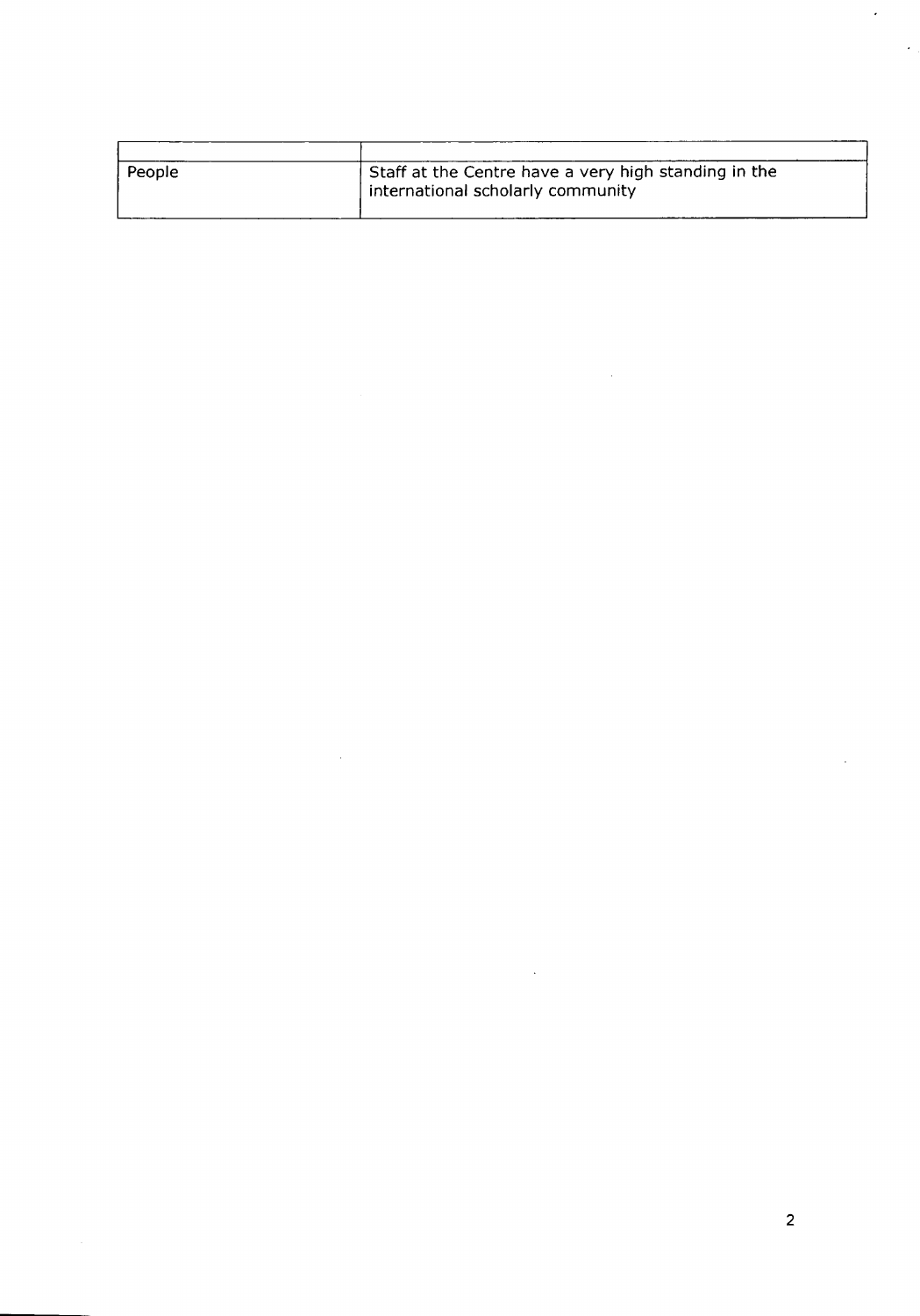### **2. Achievements**

**A.** Please comment on the main achievements or highlights of the Centre **for the final project year,** relative to those anticipated in the Centre's Strategic and Operational Plan. You are asked to comment both on those achievements that relate directly to the Centre's Strategic and Operational Plan and to any that were not anticipated when the Centre commenced. If possible, please refer to each achievement in turn as identified by the Centre Director.

| Achievements    | Comments                                                                                                                            |
|-----------------|-------------------------------------------------------------------------------------------------------------------------------------|
| outputs, post-  | Outputs                                                                                                                             |
| graduate        |                                                                                                                                     |
| training,       | The monographs by Murdoch and Macinnes are the main                                                                                 |
| conferences and | achievements. Both have made a major contribution to the                                                                            |
| seminars,       | understanding of Early Modern Scottish and British history.                                                                         |
| dissemination   | Murdoch has demonstrated in great detail the extent of Scottish                                                                     |
| and long-term   | European relations in this period and overturned much of the                                                                        |
| plans           | conventional wisdom that relations with Europe were in decline<br>in this period. Macinnes has provided a comprehensive account     |
|                 | of the 'British' dimension of the period of the War of the Three                                                                    |
|                 | kingdoms and based much of it on original archival research. In                                                                     |
|                 | particular, the focus on the beginnings of the Empire shows the                                                                     |
|                 | importance of the regnal union between Scotland and England                                                                         |
|                 | and shows how much the Empire was truly a 'British' project in                                                                      |
|                 | this period. The edited collections of Harper and McCarthy show                                                                     |
|                 | the impact that the Centre has had on inculcating links with                                                                        |
|                 | other scholars in the field of emigration studies and how the                                                                       |
|                 | Centre has maintained a key element of comparative history in                                                                       |
|                 | its study of diaspora. Both collections are are very useful                                                                         |
|                 | contributions to the subject. The collection of essays by                                                                           |
|                 | McIlvanney and Ryan have maintained the same high standard<br>as previous edited comparative studies in Scottish-irish history      |
|                 | and the collection of Kirk and Baoill tread sensitively over the                                                                    |
|                 | contentious subject of Ulster-Scots. Alcobia Murphy's book on                                                                       |
|                 | Northern Irish culture is a major contribution to the subject.                                                                      |
|                 |                                                                                                                                     |
|                 | Post-Graduate Training                                                                                                              |
|                 | The Centre has attracted an admirable number of graduate                                                                            |
|                 | students and has ensured that a new generation of scholars will                                                                     |
|                 | perpetuate the study of Irish Scottish studies into the future. Of<br>particular note is the interest shown by students fom outwith |
|                 | the United Kingdom.                                                                                                                 |
|                 |                                                                                                                                     |
|                 | <b>Conferences and Seminars</b>                                                                                                     |
|                 |                                                                                                                                     |
|                 | The Centre has arranged an impressive calander of seminars.                                                                         |
|                 | symposia and seminars and has attracted a distinguished set of                                                                      |
|                 | internationally renown speakers.                                                                                                    |
|                 | Dissemination                                                                                                                       |
|                 | The Director has been a bit modest here. In addition to the                                                                         |
|                 | lectures in Aberdeen, Devine has had a major presence in                                                                            |
|                 | Scottish media circles. Also, he took part in a number of high                                                                      |
|                 | profile public speaking events such as the Festival of Politics in                                                                  |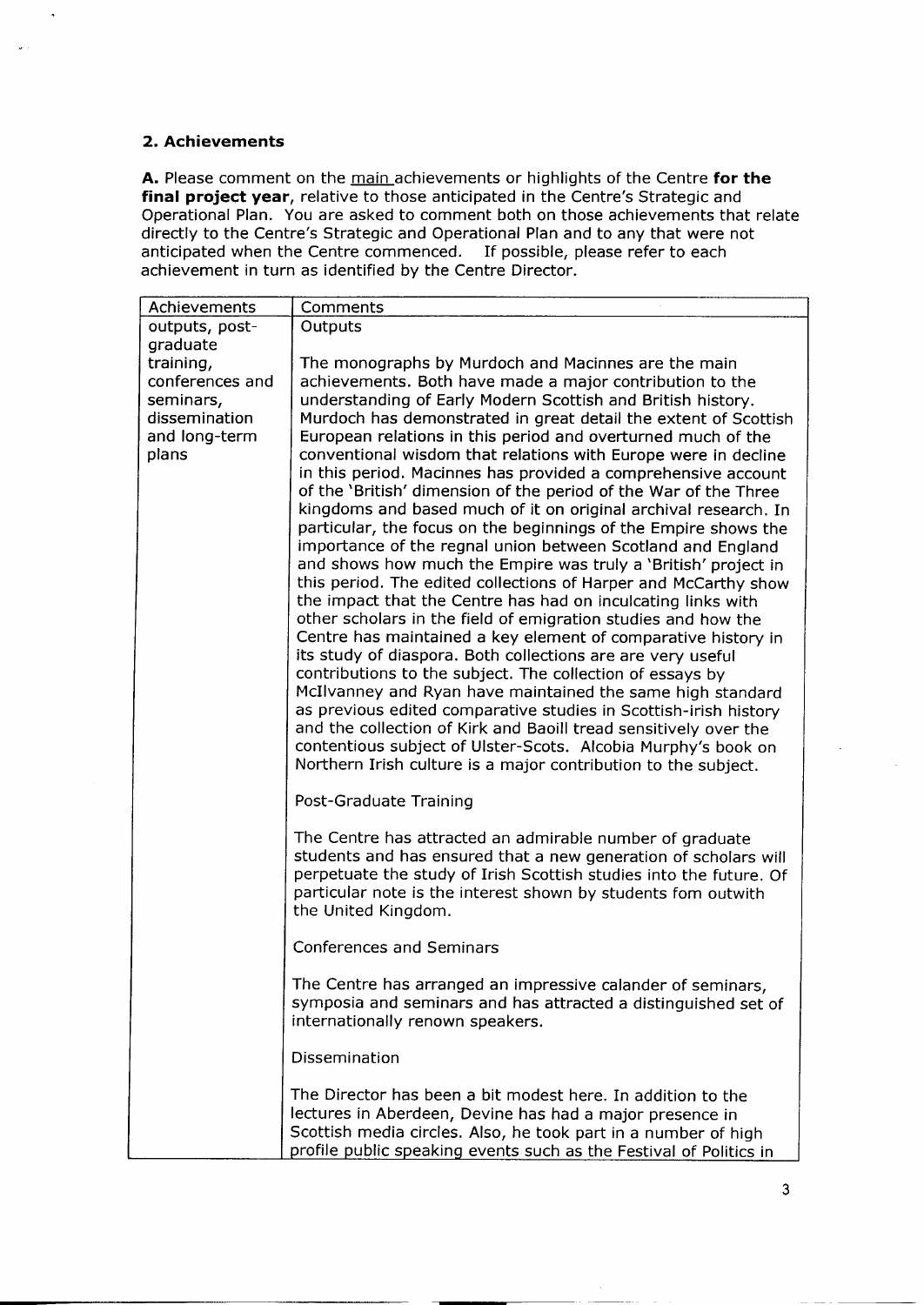| the Scottish Parliament and the Edinburgh International Book<br>festival. Furthermore, Macinnes, Mackillop, harper, Delaney and<br>McIlvanney have all been very busy on the domestic and<br>international conference circuit. |
|--------------------------------------------------------------------------------------------------------------------------------------------------------------------------------------------------------------------------------|
| Long-term                                                                                                                                                                                                                      |
| Having secured stage two funding and by continuing to invest in<br>new staff, the future looks safe.                                                                                                                           |
|                                                                                                                                                                                                                                |
|                                                                                                                                                                                                                                |

**B.** Please comment on the main achievements or highlights of the Centre **for the whole award period,** relative to those anticipated in the Centre's Strategic and Operational Plan. You are asked to comment both on those achievements that relate directly to the Centre's Strategic and Operational Plan and to any that were not anticipated when the Centre commenced. If possible, please refer to each achievement in turn as identified by the Centre Director.

| Achievements | Comments                                                                                                                                                                                                                                                                                                                                                                                                                                                                  |  |
|--------------|---------------------------------------------------------------------------------------------------------------------------------------------------------------------------------------------------------------------------------------------------------------------------------------------------------------------------------------------------------------------------------------------------------------------------------------------------------------------------|--|
|              | outputs                                                                                                                                                                                                                                                                                                                                                                                                                                                                   |  |
|              | Over the whole period, there has been an impressive array of<br>outputs. The target has been surpassed and only a few items<br>have been delayed. By any reckoning, this is quite an amazing<br>achievement.                                                                                                                                                                                                                                                              |  |
|              | PG Training and Recruitment                                                                                                                                                                                                                                                                                                                                                                                                                                               |  |
|              | An impressive number of grad students. By my reckoning,<br>almost ten per member of staff associated with the core of the<br>Centre's activities. If I remember rightly, at the last RAE, the<br>average for History Departments was just over one PG per<br>member of staff. The continuing success of the programme is<br>evidenced by its ability to maintain high recruitment levels, in<br>spite of Aberdeen's relative isolation from many key archival<br>sources. |  |
|              | Conferences and Symposia                                                                                                                                                                                                                                                                                                                                                                                                                                                  |  |
|              | By my reckoning there is almost one event every week<br>throughout the five year period. This is a rate that few would<br>believe possible, let alone sustainable. It is a grand testament to<br>the organisational skills and the intellectual commitment of<br>members of the Centre                                                                                                                                                                                    |  |
|              | Dissemination                                                                                                                                                                                                                                                                                                                                                                                                                                                             |  |
|              | The Centre has undoubtely had its biggest impact here. The<br>production of outputs does not necessarily equate with having<br>an impact on the wider scholarly community. The outputs of the<br>centre have all be published by reputable scholarly presses and                                                                                                                                                                                                          |  |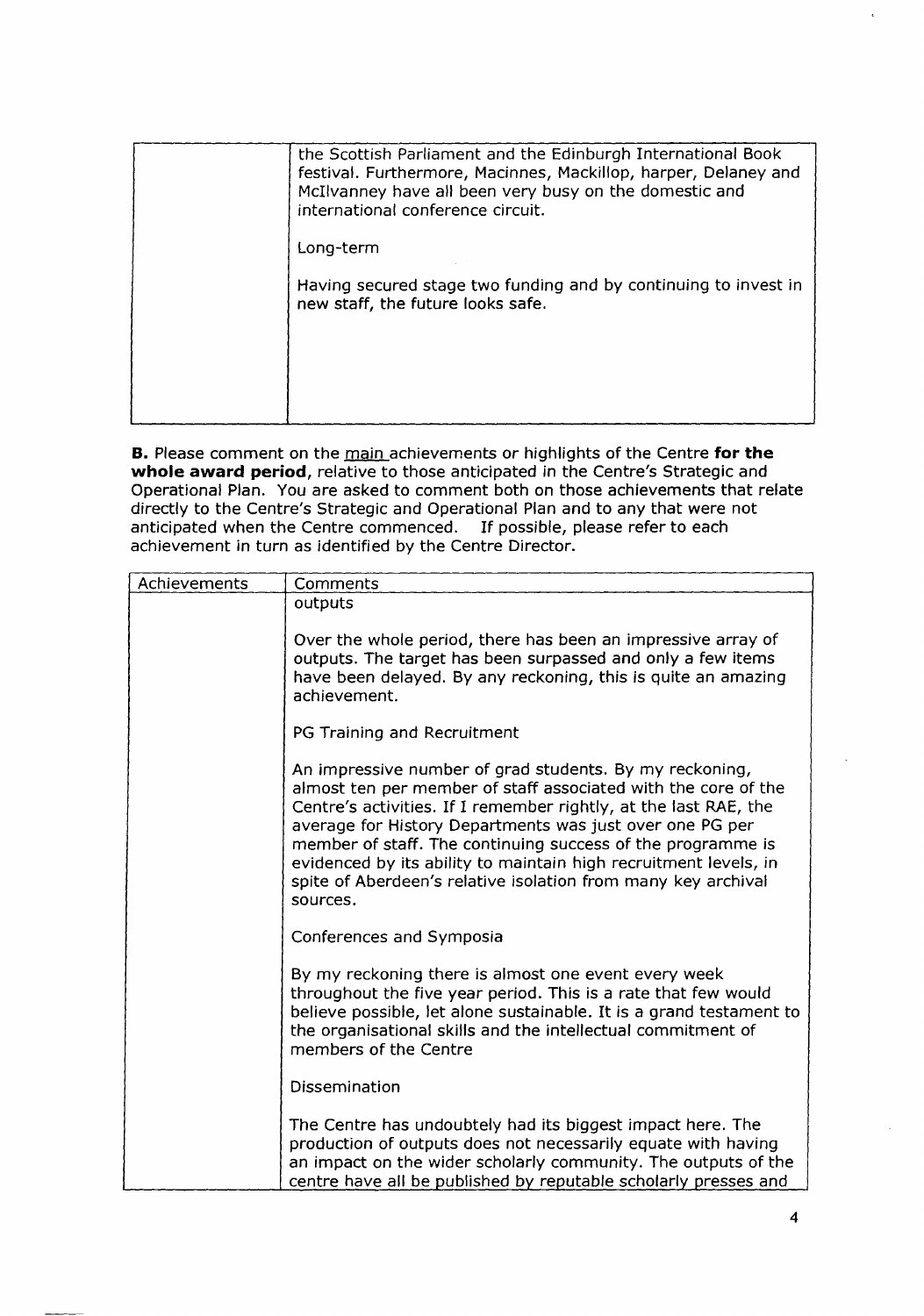5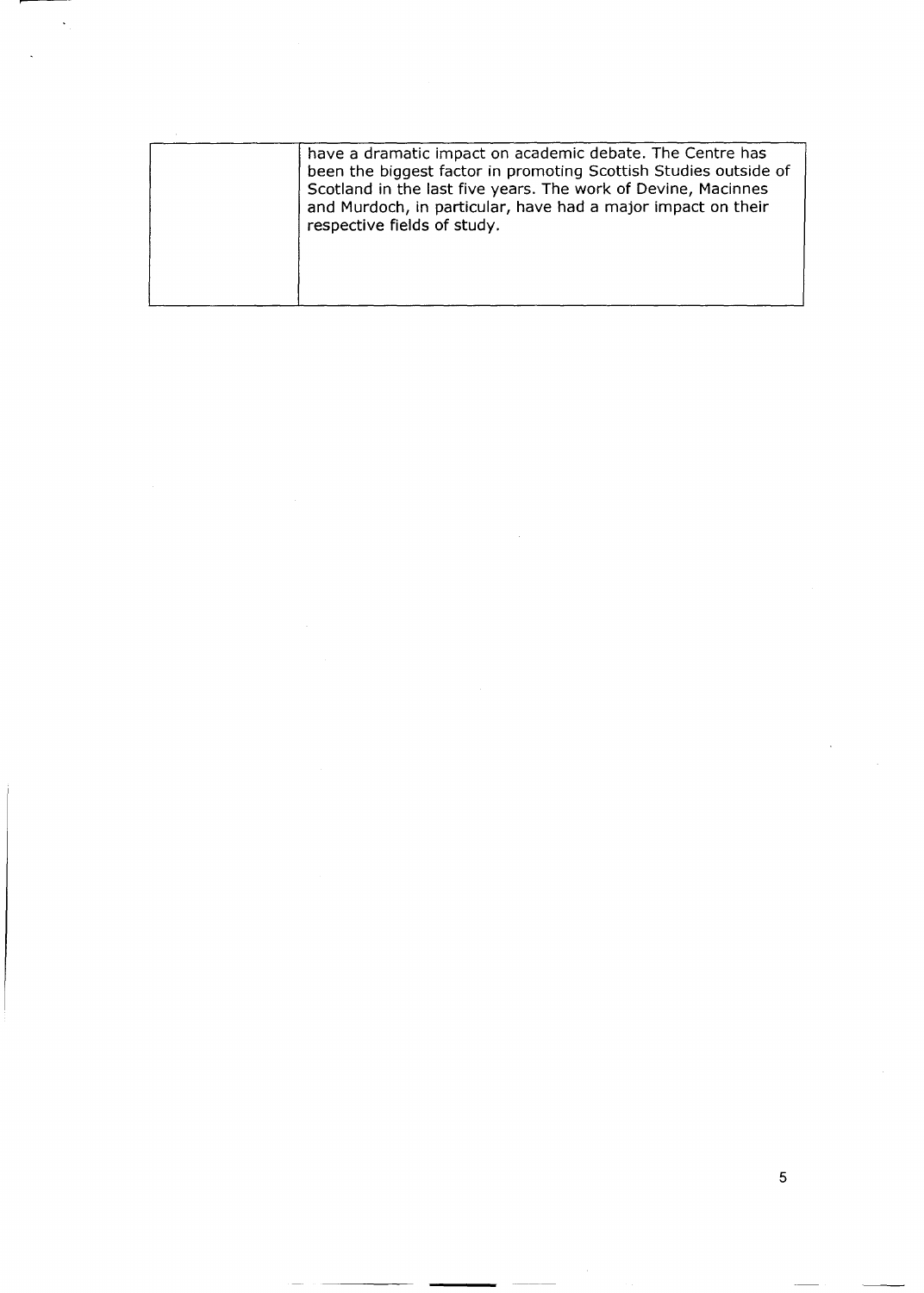# **3. Importance**

Please comment on the Centre Director's self-assessment of the potential importance of the Centre's research activities and how its findings will advance creativity, knowledge and understanding. Taking account of the evidence provided in the report, your comments should incorporate an evaluation of whether you consider the Centre Director's self-assessment to be credible. You should, if possible, refer separately to the potential importance to the subject area(s) as a whole, to nonacademic audiences and what the strategic impact of the Centre's achievements has been.

|                                    | Comments                                                                                                                                                                                                                                                                                                                                                                                                                                                                                                                                                                                                                                                                                                         |
|------------------------------------|------------------------------------------------------------------------------------------------------------------------------------------------------------------------------------------------------------------------------------------------------------------------------------------------------------------------------------------------------------------------------------------------------------------------------------------------------------------------------------------------------------------------------------------------------------------------------------------------------------------------------------------------------------------------------------------------------------------|
| Subject area(s)                    | I agree with the Director's assessment. The Centre has a major<br>impact on the subject area and has firmly put Irish Scottish<br>studies on the scholarly map. The team at Aberdeen have shook<br>up previous cosy Anglo-Centric views of British history and had<br>a quite startling impact on the study of British imperial history.<br>The extensive use of of comparative approaches have made the<br>work much more relevant to scholars working outside the United<br>Kingdom and indeed, have established and intellectual template<br>for the study of other small nations in Europe. It is this ability to<br>relate to the wider global picture that has made the work of the<br>Centre so important |
| Outside academia                   | Here the impact has been considerable. Not only has the Centre<br>pushed its work to scholars, it has targeted prominent public<br>figures and politicians and (hopefully) expanded their cultural<br>and intellectual horizons. The work of the director in promoting<br>the subject in the media has been commendable and he has<br>undoubtedly enhanced the public profile of the Centre. The<br>appearances on television has obviously helped push the work<br>of the Centre to the widest possible audience, not only in the<br>United Kindom, but overseas as well.                                                                                                                                       |
| Strategic impact                   | Again there has been a considerable impact. The institution                                                                                                                                                                                                                                                                                                                                                                                                                                                                                                                                                                                                                                                      |
| of the Centre's<br>achievements on | continues to invest in high quality appointments and the role of<br>Scottish Irish Studies is similarly being maintained in Queen's                                                                                                                                                                                                                                                                                                                                                                                                                                                                                                                                                                              |
|                                    |                                                                                                                                                                                                                                                                                                                                                                                                                                                                                                                                                                                                                                                                                                                  |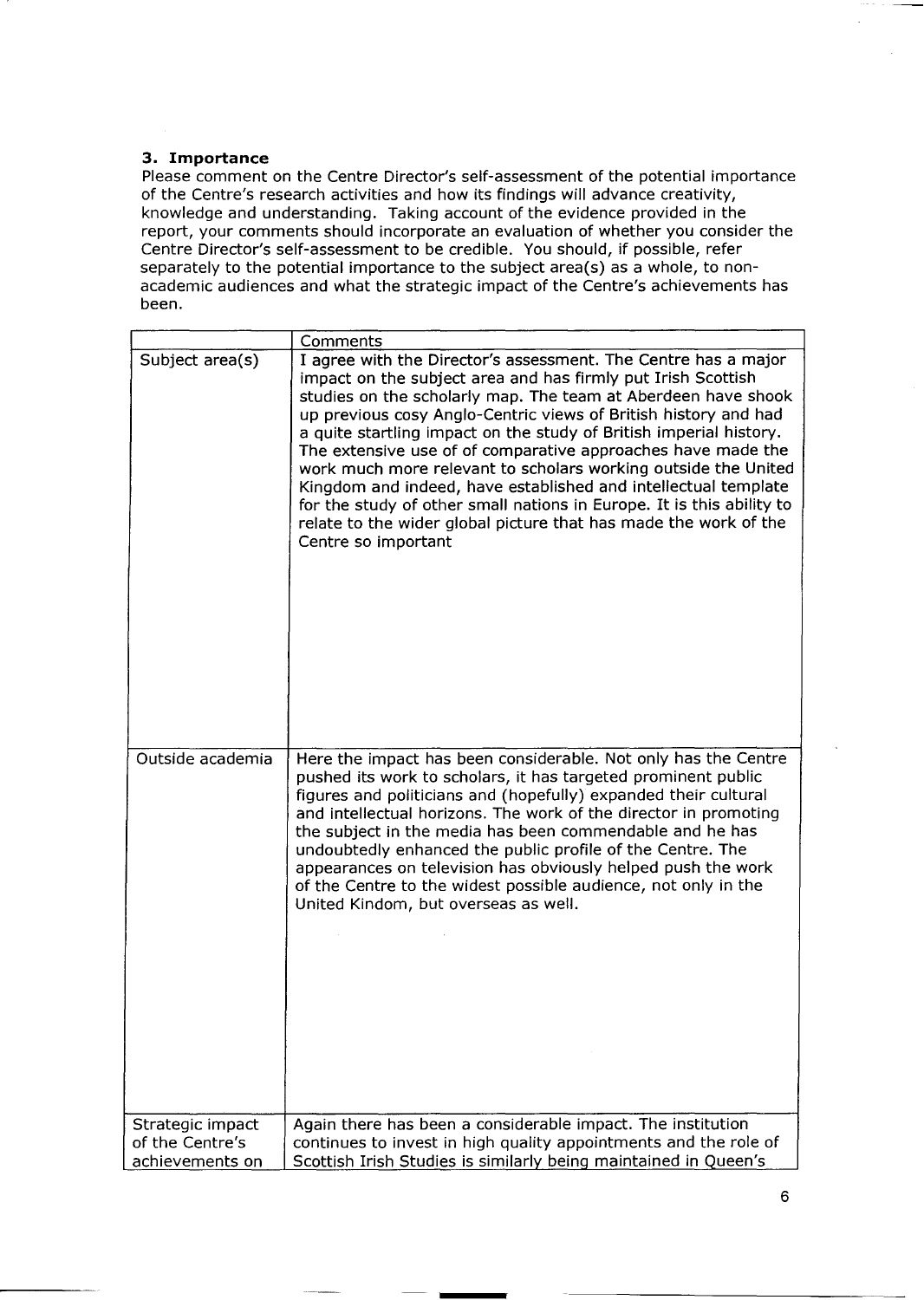| the institutions'<br>strategies for the<br>research area | and Trinity. |
|----------------------------------------------------------|--------------|
|                                                          |              |
|                                                          |              |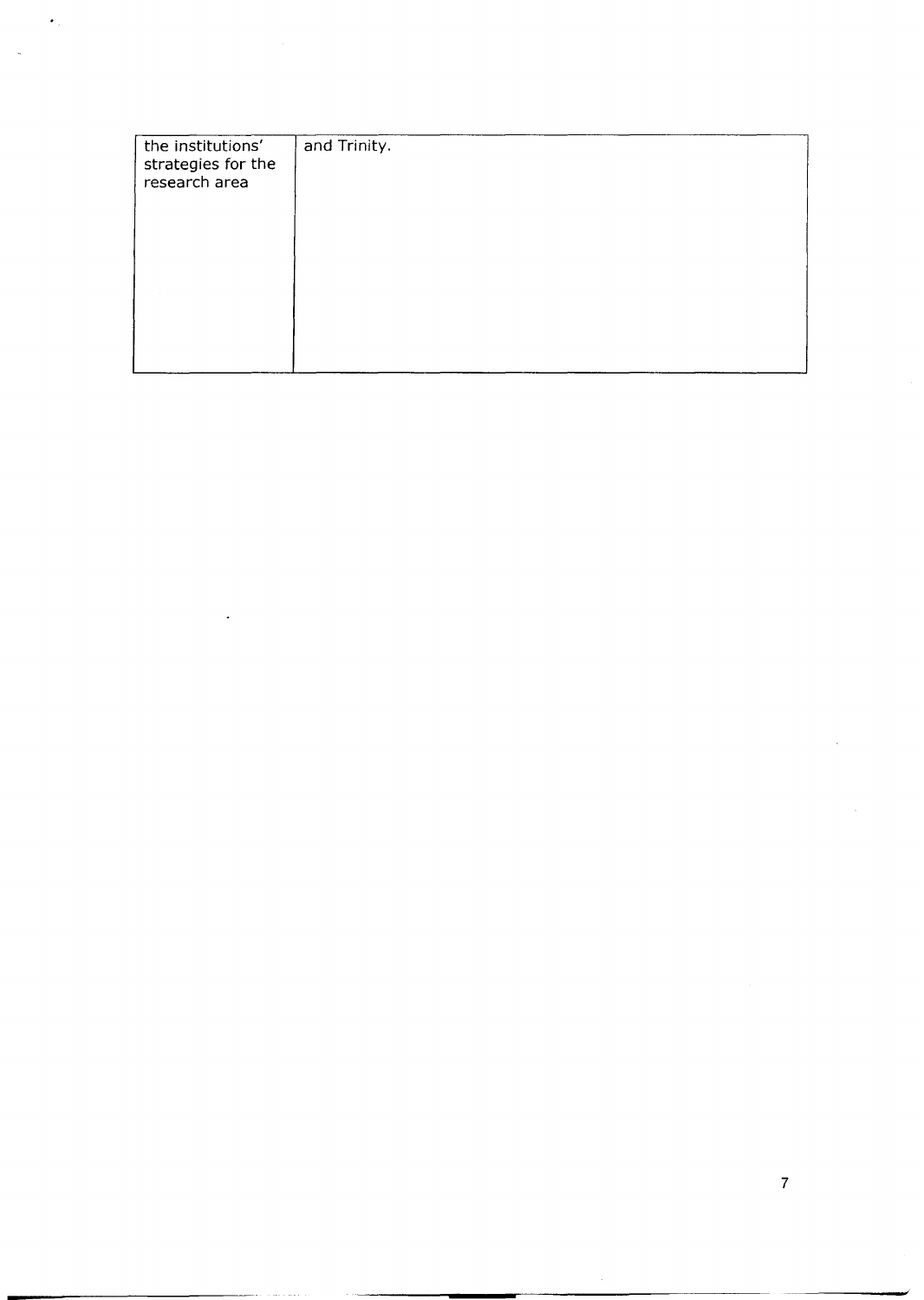# **4. Continuation: projects and structures**

With reference to the end of award report, please comment on the Centre Director's plans for the continuation of the AHRC-funded Research Centre after the end of AHRC funding.

the plans are very well developed and the award of Phase Two funding in the face of stiff competition demonstrates that the Centre has a comprehensive and realistic scheme of work for the future. The externally finded Glucksmann Chair has shown that the Centre has the profile and standing that is associated with a research institution that is well extablished among the global scholarly community. The Centre will continue to attract post-graduates of the highest calibre and much of the momentum for the future will be carried along with the impressive achievement of the first five years. Indeed, it would take an idiot not to make a success of the Centre, given its track record.

The Diaspora programme is well thought-out and compliments the Language and Literature programme. The addition of Liverpool University and the National Mariitime Museum to the collaborative project is a welcome development. A critical element in the plans for the future is the decision to increase grant applications to expand the centre beyond the recources of the AHRC budget. With the impact of Full Economic Costing, and given the wealth of research expertise at the Centre, this will enable a more extensive and ambitious programme of research. It is worth pointing out that this would enable the Centre to exceed its research targets for the second five year project, in much the same way that it did of the first.

#### **5. People**

#### **A. Staffing**

With reference to the end of award report, please comment on the extent to which the Centre has helped to realise the career potential of all those who were employed using funds from the AHRC Award, including both the more established academic staff working on projects/research activities, as well as researchers, project students and administrative and technical staff. Please also comment on the role of, and effectiveness of management and supervisory arrangements for, any post-doctoral researchers or project students (if applicable), including training provision.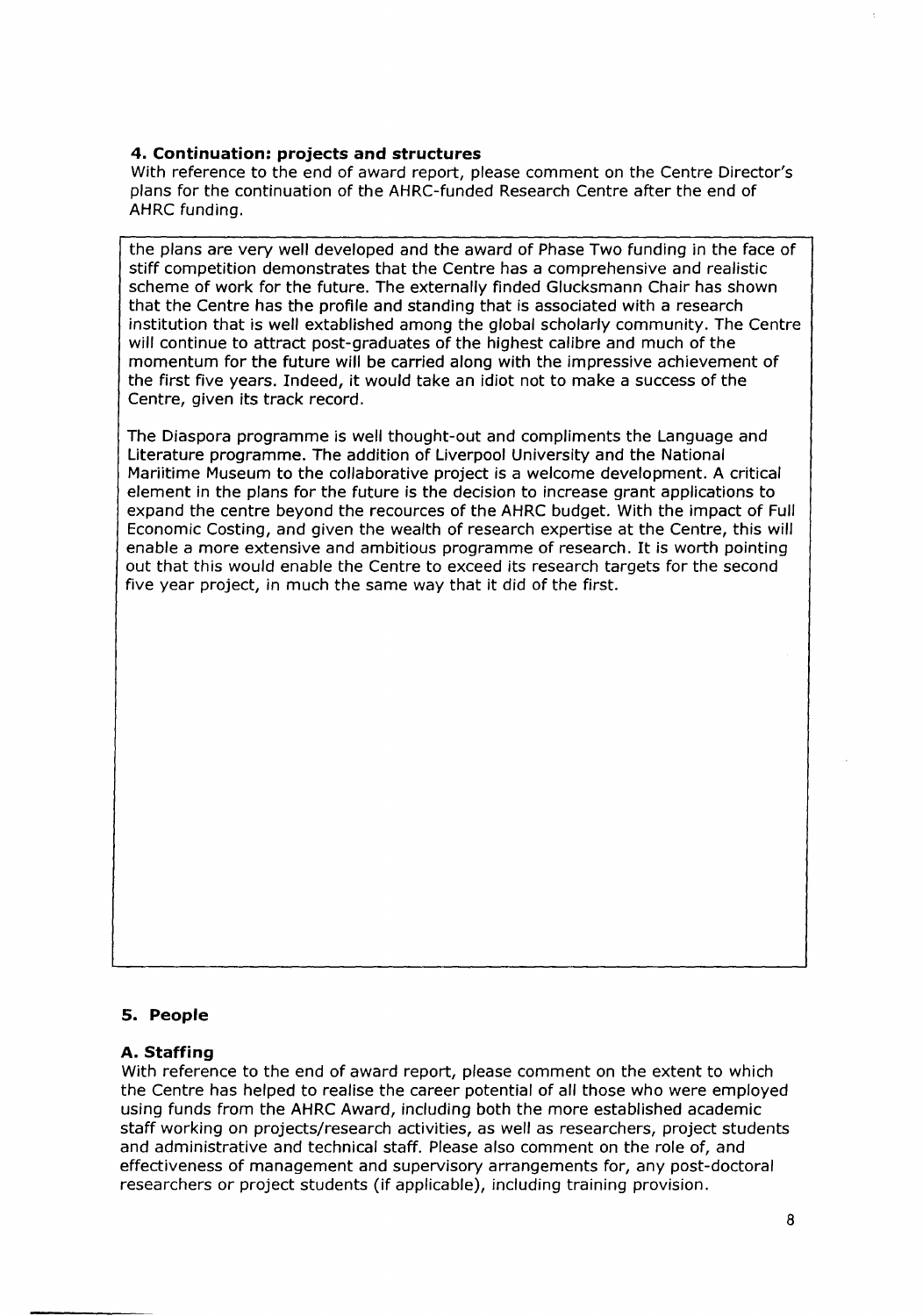|                                                              | Comments                                                                                                                                                                                                                                                                                                                                                                                                                                                           |
|--------------------------------------------------------------|--------------------------------------------------------------------------------------------------------------------------------------------------------------------------------------------------------------------------------------------------------------------------------------------------------------------------------------------------------------------------------------------------------------------------------------------------------------------|
| Academic,<br>technical and<br>other staff                    | The promotion and the fact that a number of staff have been<br>poached to other institutions demonstrates that the Centre has<br>been of great significance i enhancing the career opportunities<br>of those involved with it                                                                                                                                                                                                                                      |
| Post-doctoral<br>researchers                                 | Again, this has been very impressive with practically all ending<br>up in full time academic emplyment. The Centre has clearly had<br>an eye for picking out the best talent in the field and bringing<br>them on. The fact that Steve Murdoch has been promoted to<br>Reader in St Andrews within such a short space of time shows<br>that the Centre not only has a considerable intellectual cachet,<br>but it produces research outputs of the highest quality |
| AHRC funded PhD<br>students<br>(for Phase 2<br>Centres only) |                                                                                                                                                                                                                                                                                                                                                                                                                                                                    |

# **B. Interactions - Collaboration & Networking**

-

With reference to the end of award report, please comment on the range and effectiveness of the formal collaborations and the less formal networking activities within the Centre. Taking account of the evidence provided in the report, your comments should incorporate an evaluation of whether you consider the Centre Director's self-assessment of the significance of these interactions to be credible.

|                                         | Comments                                                                                                                                                                                                                                                                                                                                                                                                                                                                              |
|-----------------------------------------|---------------------------------------------------------------------------------------------------------------------------------------------------------------------------------------------------------------------------------------------------------------------------------------------------------------------------------------------------------------------------------------------------------------------------------------------------------------------------------------|
| Formal<br>collaborations                | The collaborations are more than credible and the fact that there<br>has been a queue of other institutions coming on board shows<br>that the collaboration clearly works. The high profile of the<br>Centre and its international reputation has clearly enhanced the<br>profile of Trinity and Queen's.                                                                                                                                                                             |
| Less formal<br>networking<br>activities | These have been extensive and the ability of the Director to<br>network at the highest level has undoubtedly helped to push<br>Irish Scottish studies further up the academic agenda in North<br>America and elsewhere. The extensive number of invitations to<br>speak at conferences and seminars and likewise, the number of<br>international speakers coming in to Aberdeen, has shown that<br>such informal contacts are producing a wider academic audience<br>for the subject. |

9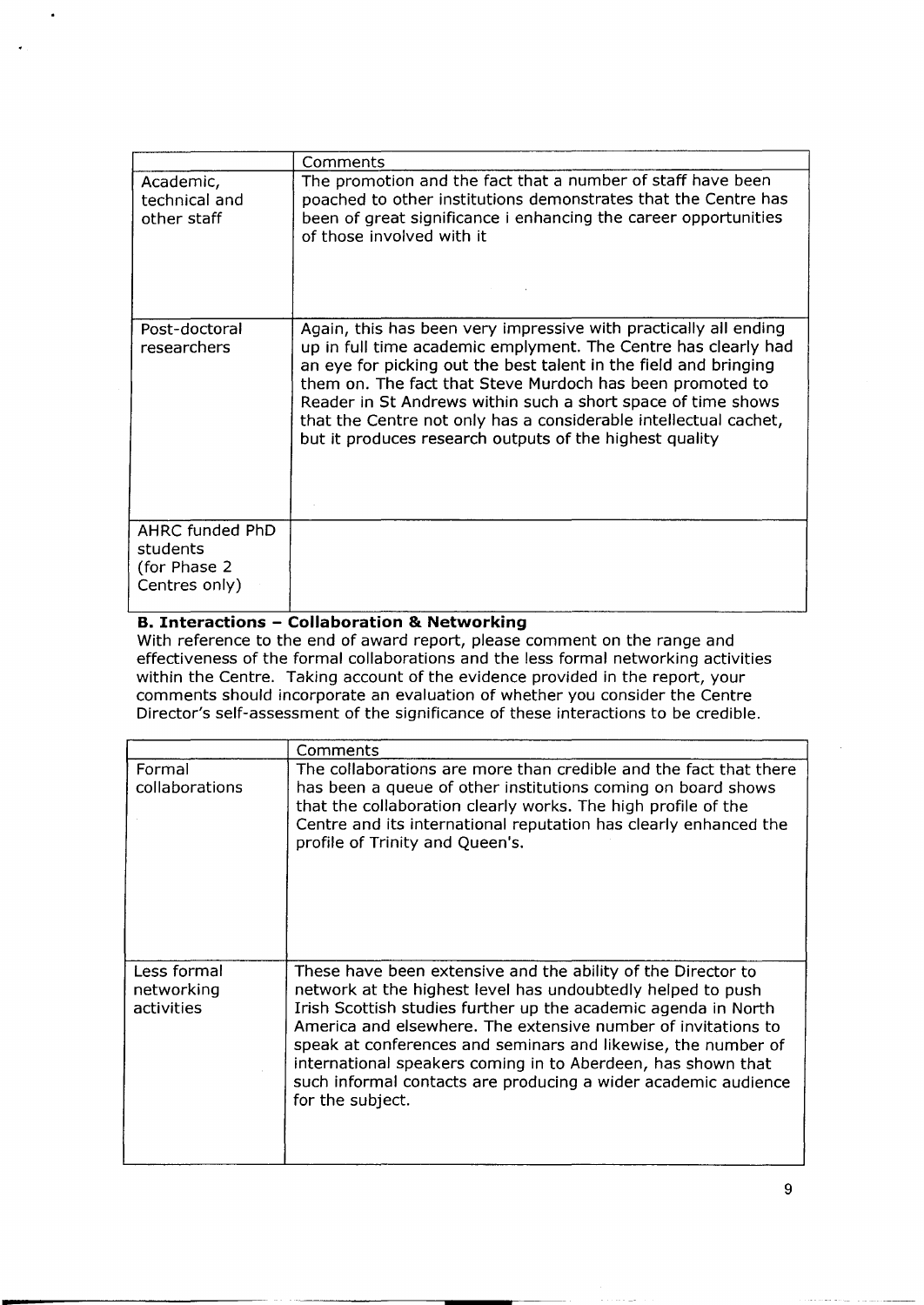# **6. Governance/Management**

# **A. Formal partnerships**

With reference to the end of award report, please comment on the Centre Director's self-assessment of the strength and weaknesses in the relationship between the host institution and the partner institution(s).

**Flawless**

# **B. Structure of the Management Committee**

With reference to the end of award report, please comment on the Centre Director's self assessment of how effective the Management Committee has been at overseeing the management of the Centre.

**First Class. With the achievents of the Centre it could not be anything other.**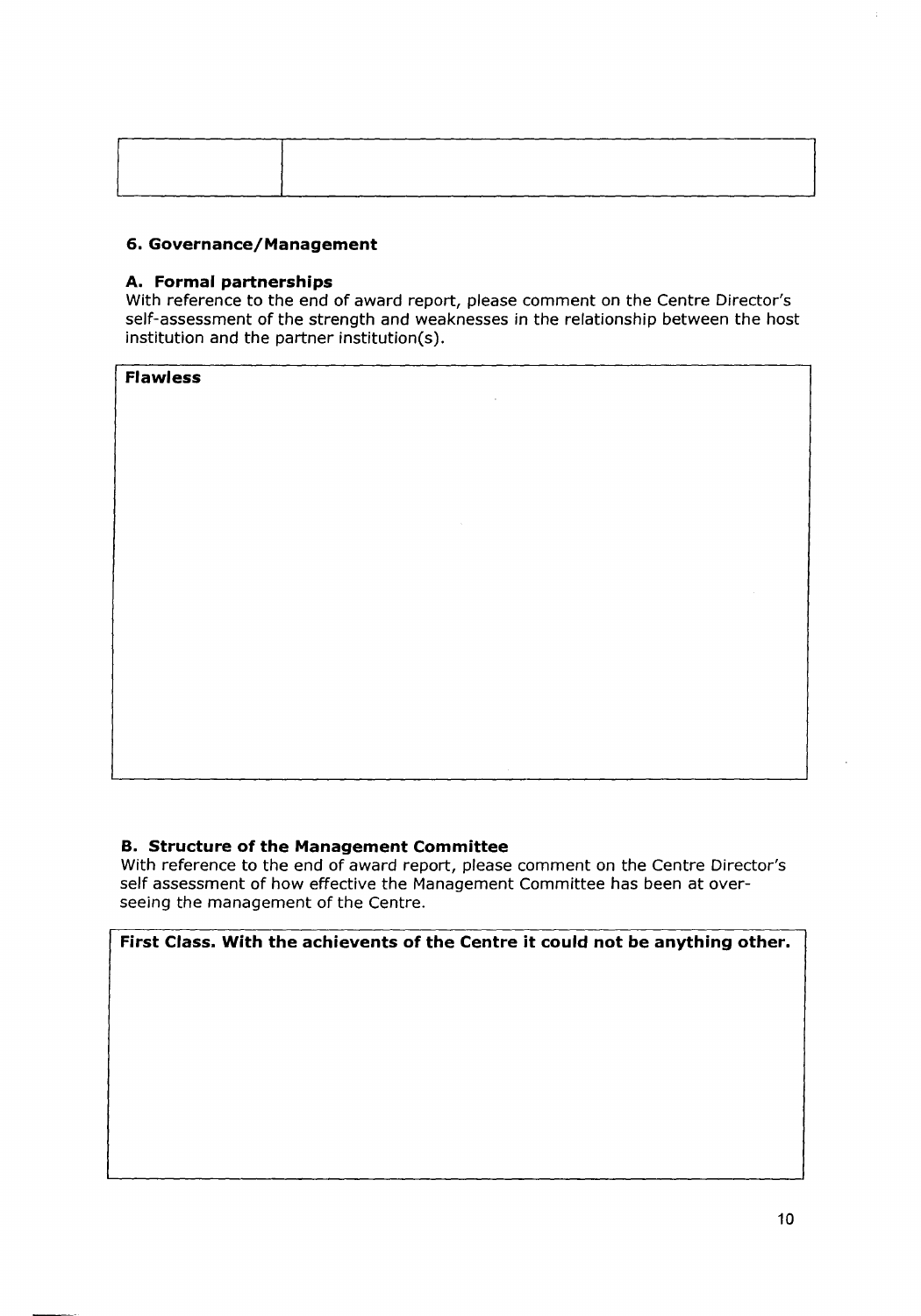## **C. Academic Advisory Board**

With reference to the end of award report, please comment on the Centre Director' self assessment of how valuable a contribution the Academic Advisory Board made in advising the Director and Management Committee on significant questions relating to the academic priorities of the Centre.

# **Having the best in the field has obviously had a beneficial impact**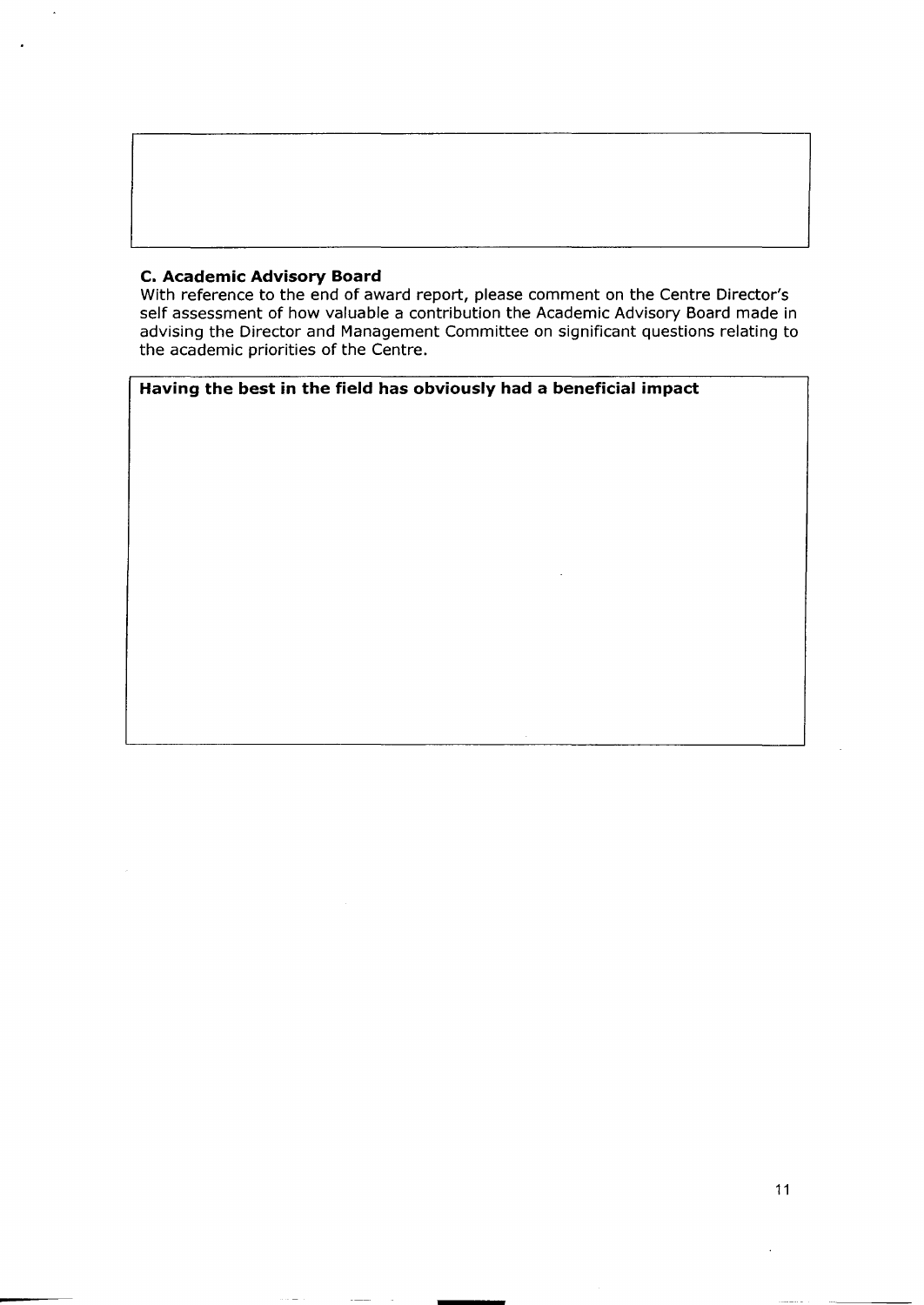# **7. Outputs/outcomes**

With reference to the end of award report, please comment on the delivery, nature and range of outputs and outcomes, considering both those that were anticipated in the original Strategic and Operational Plan (including any direct replacements) and those that were in addition to those originally envisaged.

You should also comment on the effectiveness of dissemination and knowledge engagement activities, in terms of whether they have been, or will be, adequate to make the research findings available to both the research community and any relevant audiences beyond academia. If you consider that there might be opportunities for further such engagement that could be considered by the Centre Director or by the AHRC, please highlight these below.

|                                                                                                                                                                                       | Comments                                                                                                                                                                                                                                                                                                                                                                                                                                                                                                                                                                                                                                                                                                                                                                                                                                 |
|---------------------------------------------------------------------------------------------------------------------------------------------------------------------------------------|------------------------------------------------------------------------------------------------------------------------------------------------------------------------------------------------------------------------------------------------------------------------------------------------------------------------------------------------------------------------------------------------------------------------------------------------------------------------------------------------------------------------------------------------------------------------------------------------------------------------------------------------------------------------------------------------------------------------------------------------------------------------------------------------------------------------------------------|
| Outputs and<br>outcomes indicated<br>relative to those<br>initially anticipated<br>and/or any direct<br>replacements<br>(please refer to<br>section 7A in the End<br>of Award Report) | The range and quality of outputs exceeded that of the<br>original business plan. In part, this may be explained by the<br>fact that there was an esprit de corps in the Centre in which<br>colleagues egged one another on to achieve the best that<br>they could. There were only a few items outstanding and<br>were, in any case, compensated by the total for the Centre.<br>Managing a large research project like this, particularly where<br>much of research was speculative, is a very difficult task. At<br>the outset, most would have thought that the Centre was<br>doing well if it had achieved 70% of its outputs at the end of<br>the five year period. No one - not even the Director - I<br>suspect, would have believed that it would have exceeded its<br>target and, crucially, maintained such levels of quality. |
| Outputs and<br>outcomes in addition<br>to those initially<br>anticipated (not<br>direct replacements)<br>(Please refer to<br>section 7B in the End<br>of Award Report)                | Five authored books, 9 edited collections and some 40<br>articles is more than impressive by anybody's standard!                                                                                                                                                                                                                                                                                                                                                                                                                                                                                                                                                                                                                                                                                                                         |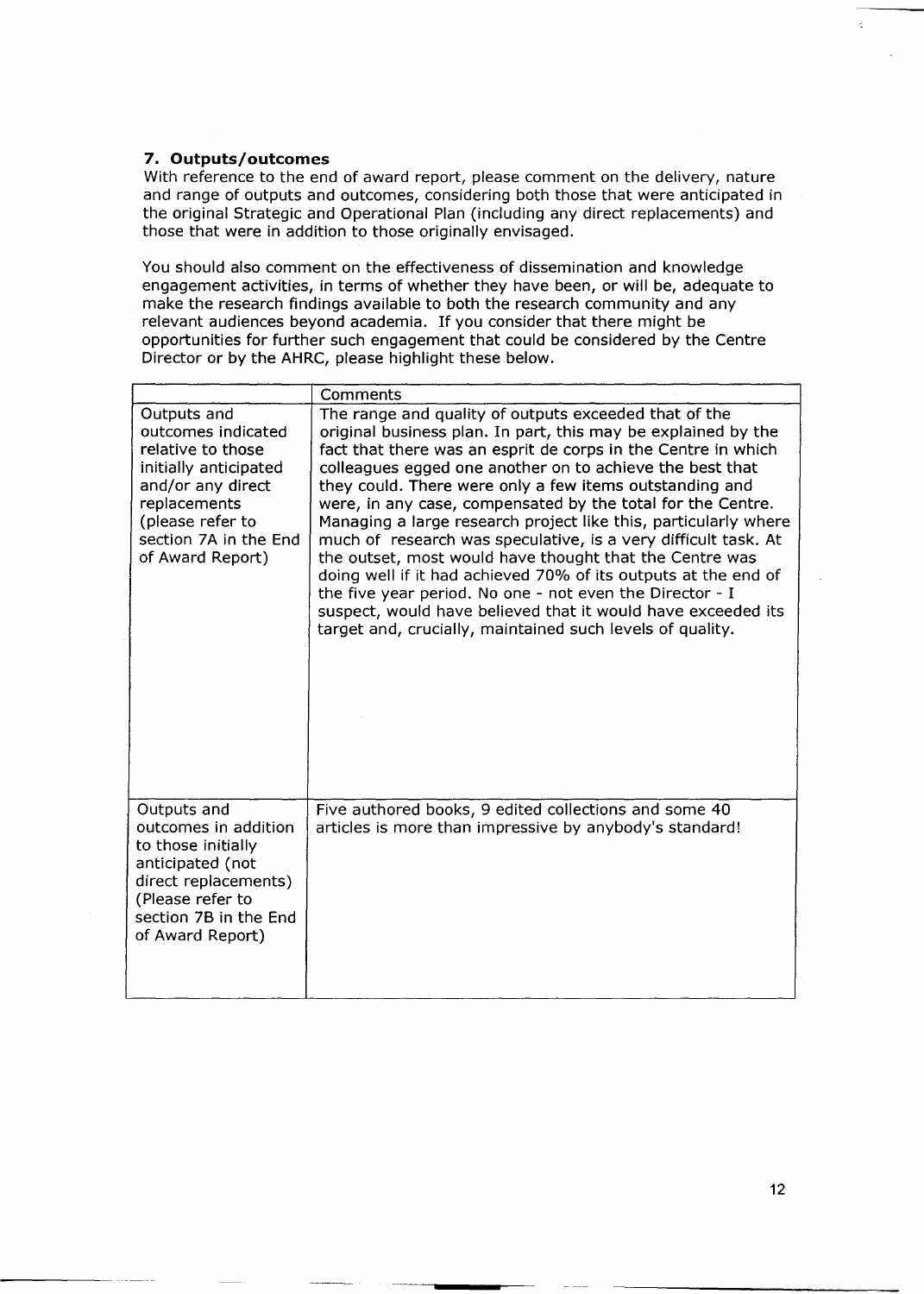| Effectiveness of<br>dissemination and<br>knowledge<br>engagement<br>activities                             | There have been direct hits right across the board. It has had<br>a huge impact in the scholarly world and it has been<br>particularly impressive in the international filed. Its impact on<br>governmental and non-academic bodies has taken the<br>subject to new audiences and its public profile could not have<br>been better. |
|------------------------------------------------------------------------------------------------------------|-------------------------------------------------------------------------------------------------------------------------------------------------------------------------------------------------------------------------------------------------------------------------------------------------------------------------------------|
| Please list any<br>further opportunities<br>for dissemination<br>and knowledge<br>engagement<br>activities | Apart from T.M. Devine getting his own Saturday nigh chat<br>show on BBC One, I can not think of any.                                                                                                                                                                                                                               |

 $\hat{\mathcal{A}}$ 

#

J,

-